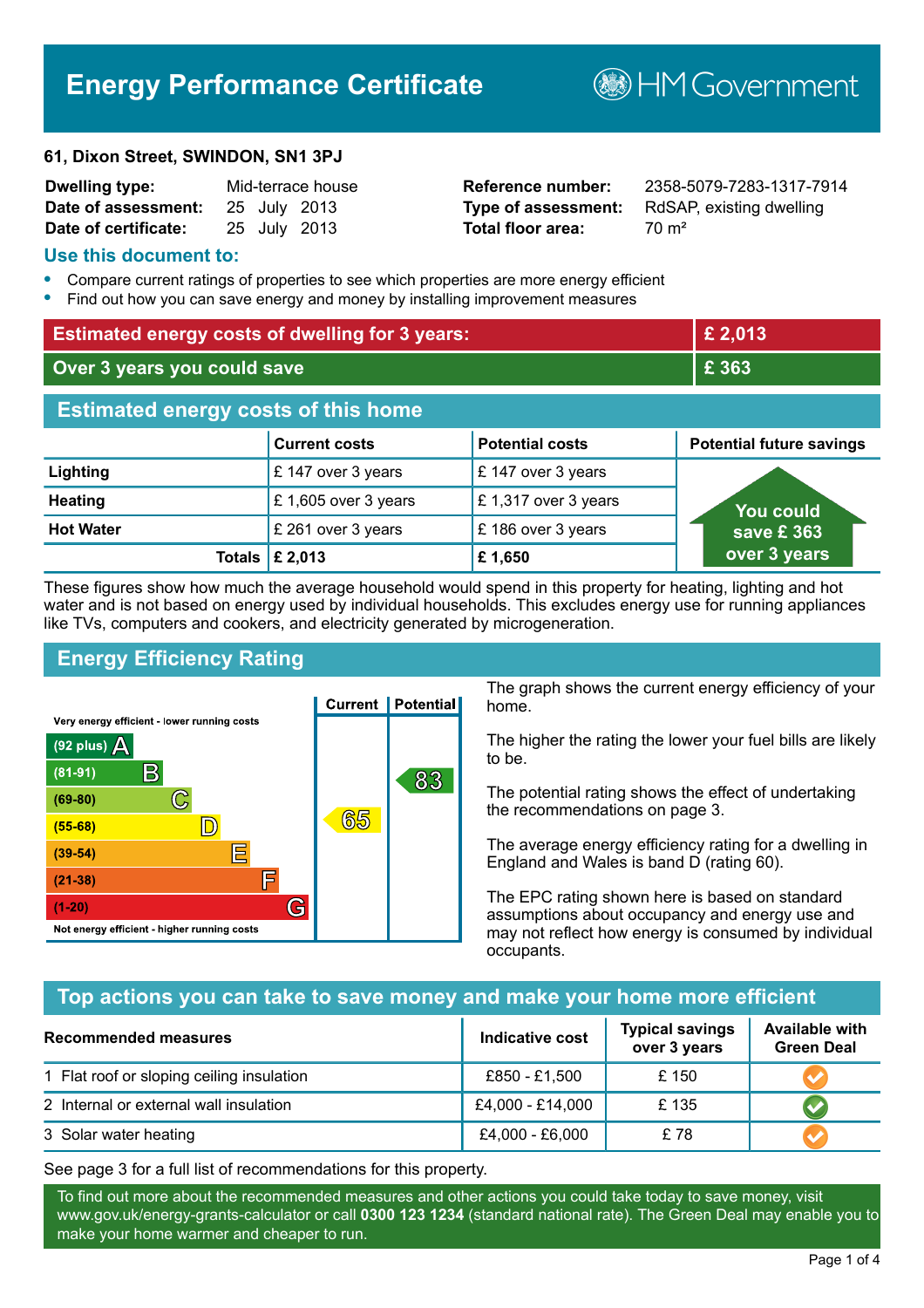# **Summary of this home's energy performance related features**

| <b>Element</b>        | <b>Description</b>                             | <b>Energy Efficiency</b> |
|-----------------------|------------------------------------------------|--------------------------|
| Walls                 | Solid brick, as built, no insulation (assumed) | $\star$ * * * *          |
| Roof                  | Pitched, no insulation (assumed)               | *****                    |
|                       | Flat, no insulation (assumed)                  | ★☆☆☆☆                    |
| Floor                 | Solid, no insulation (assumed)                 |                          |
| Windows               | Fully double glazed                            | ★★★☆☆                    |
| Main heating          | Boiler and radiators, mains gas                | ★★★★☆                    |
| Main heating controls | Programmer, room thermostat and TRVs           | ★★★★☆                    |
| Secondary heating     | None                                           |                          |
| Hot water             | From main system                               | ★★★★☆                    |
| Lighting              | Low energy lighting in 83% of fixed outlets    | <b>****</b> *            |

Current primary energy use per square metre of floor area: 215 kWh/m² per year

The assessment does not take into consideration the physical condition of any element. 'Assumed' means that the insulation could not be inspected and an assumption has been made in the methodology based on age and type of construction.

#### **Low and zero carbon energy sources**

Low and zero carbon energy sources are sources of energy that release either very little or no carbon dioxide into the atmosphere when they are used. Installing these sources may help reduce energy bills as well as cutting carbon. There are none provided for this home.

# **Your home's heat demand**

For most homes, the vast majority of energy costs derive from heating the home. Where applicable, this table shows the energy that could be saved in this property by insulating the loft and walls, based on typical energy use (shown within brackets as it is a reduction in energy use).

| <b>Heat demand</b>           | <b>Existing dwelling</b> | Impact of loft<br>insulation | Impact of cavity<br>wall insulation | Impact of solid<br>wall insulation |
|------------------------------|--------------------------|------------------------------|-------------------------------------|------------------------------------|
| Space heating (kWh per year) | 9.681                    | (2,225)                      | N/A                                 | (1,659)                            |
| Water heating (kWh per year) | 2,050                    |                              |                                     |                                    |

You could receive Renewable Heat Incentive (RHI) payments and help reduce carbon emissions by replacing your existing heating system with one that generates renewable heat, subject to meeting minimum energy efficiency requirements. The estimated energy required for space and water heating will form the basis of the payments. For more information, search for the domestic RHI on the www.gov.uk website.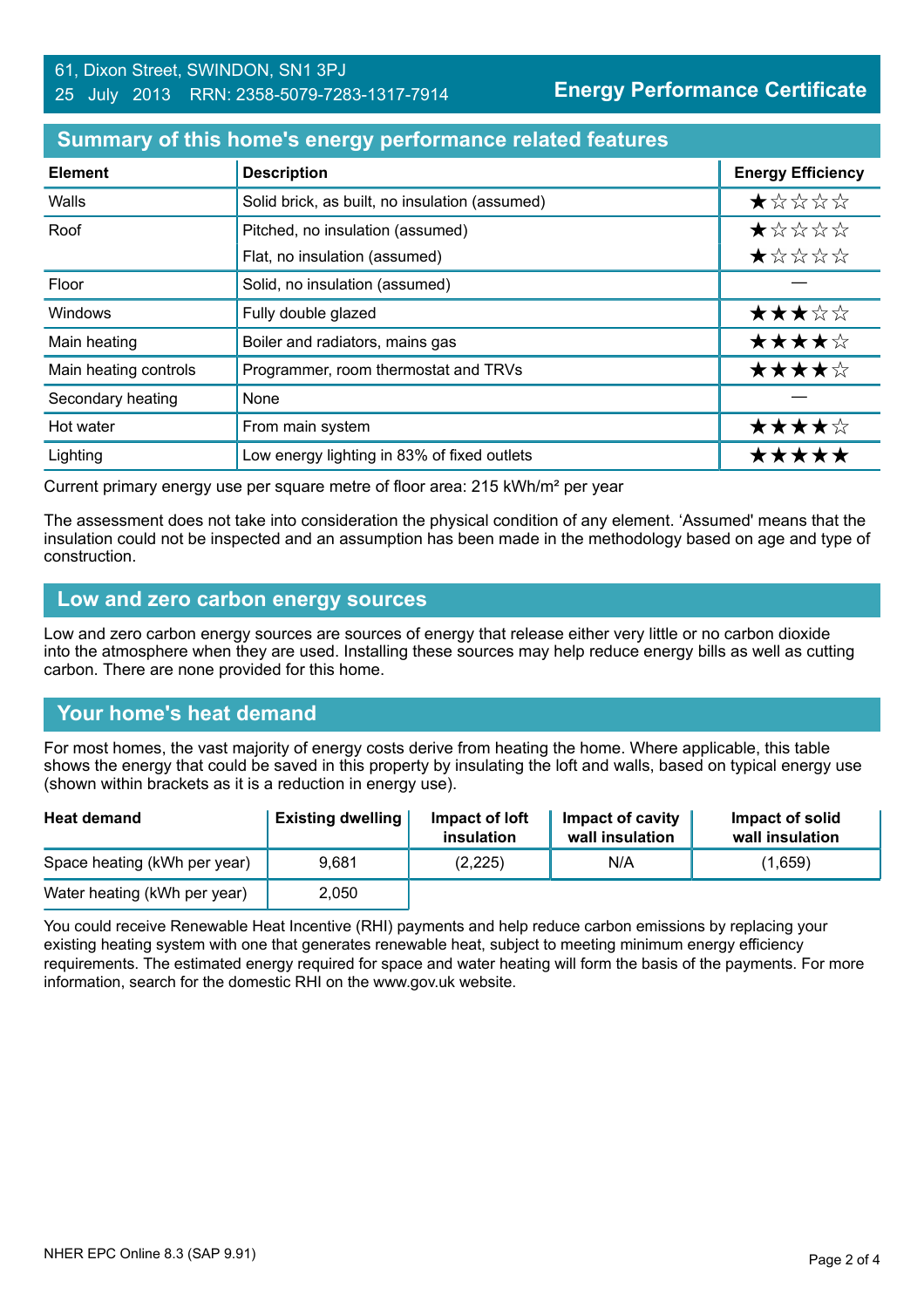#### 61, Dixon Street, SWINDON, SN1 3PJ 25 July 2013 RRN: 2358-5079-7283-1317-7914

# **Recommendations**

The measures below will improve the energy performance of your dwelling. The performance ratings after improvements listed below are cumulative; that is, they assume the improvements have been installed in the order that they appear in the table. Further information about the recommended measures and other simple actions you could take today to save money is available at www.gov.uk/energy-grants-calculator. Before installing measures, you should make sure you have secured the appropriate permissions, where necessary. Such permissions might include permission from your landlord (if you are a tenant) or approval under Building Regulations for certain types of work.

Measures with a green tick  $\bullet$  may be supported through the Green Deal finance. If you want to take up measures with an orange tick **th** through Green Deal finance, be aware you may need to contribute some payment up-front.

| <b>Recommended measures</b>             | <b>Indicative cost</b> | <b>Typical savings</b><br>per year | <b>Rating after</b><br>improvement | <b>Green Deal</b><br>finance |
|-----------------------------------------|------------------------|------------------------------------|------------------------------------|------------------------------|
| Flat roof or sloping ceiling insulation | £850 - £1,500          | £50                                | <b>D68</b>                         | $\blacktriangledown$         |
| Internal or external wall insulation    | £4,000 - £14,000       | £45                                | <b>C70</b>                         | $\blacktriangledown$         |
| Solar water heating                     | £4,000 - £6,000        | £26                                | C71                                | $\blacktriangledown$         |
| Solar photovoltaic panels, 2.5 kWp      | £9,000 - £14,000       | £ 250                              | <b>B83</b>                         | $\blacktriangledown$         |

# **Opportunity to benefit from a Green Deal on this property**

Green Deal Finance allows you to pay for some of the cost of your improvements in instalments under a Green Deal Plan (note that this is a credit agreement, but with instalments being added to the electricity bill for the property). The availability of a Green Deal Plan will depend upon your financial circumstances. There is a limit to how much Green Deal Finance can be used, which is determined by how much energy the improvements are estimated to **save** for a 'typical household'.

You may be able to obtain support towards repairs or replacements of heating systems and/or basic insulation measures, if you are in receipt of qualifying benefits or tax credits. To learn more about this scheme and the rules about eligibility, call the Energy Saving Advice Service on **0300 123 1234** for England and Wales.